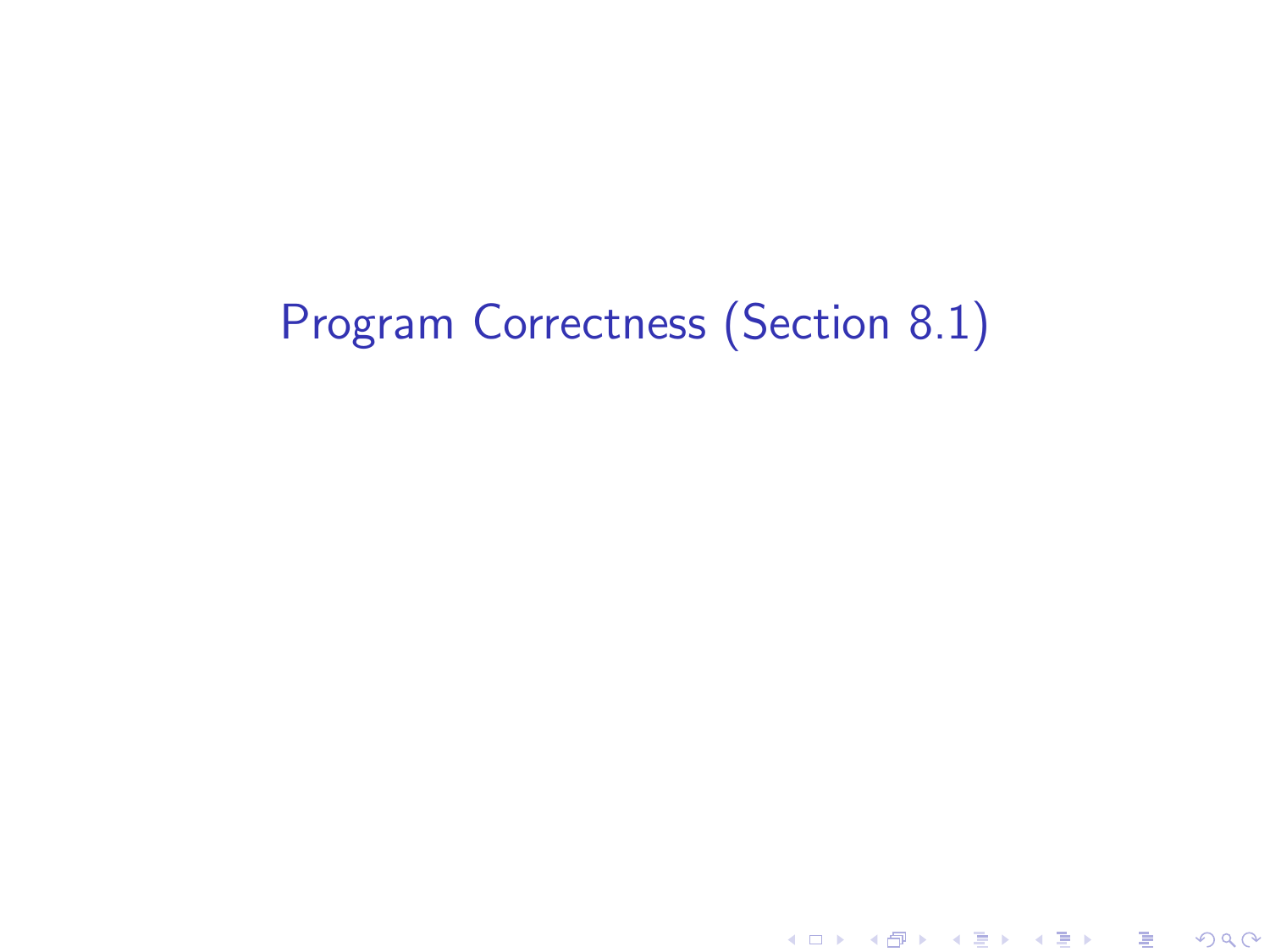# Program Correctness (for imperative programs)

- A theory of program correctness needs wffs, axioms, and inference rules. The wffs (called Hoare triples) are of the form:  $\{P\} S \{Q\}$  where S is a program statement and P (a precondition) and  $Q$  (a postcondition) are logical statements about the variables of S.
- Semantics: The meaning of  $\{P\} S \{Q\}$  is the truth value of the statement:
	- If  $P$  is true before  $S$  executes, then  $Q$  is true after  $S$  halts.
- Note that it is assumed that S halts. If  $\{P\}$  S  $\{Q\}$  is true, then  $S$  is said to be *correct* with respect to (wrt) precondition P and postcondition Q.

KID KA KERKER E VOLO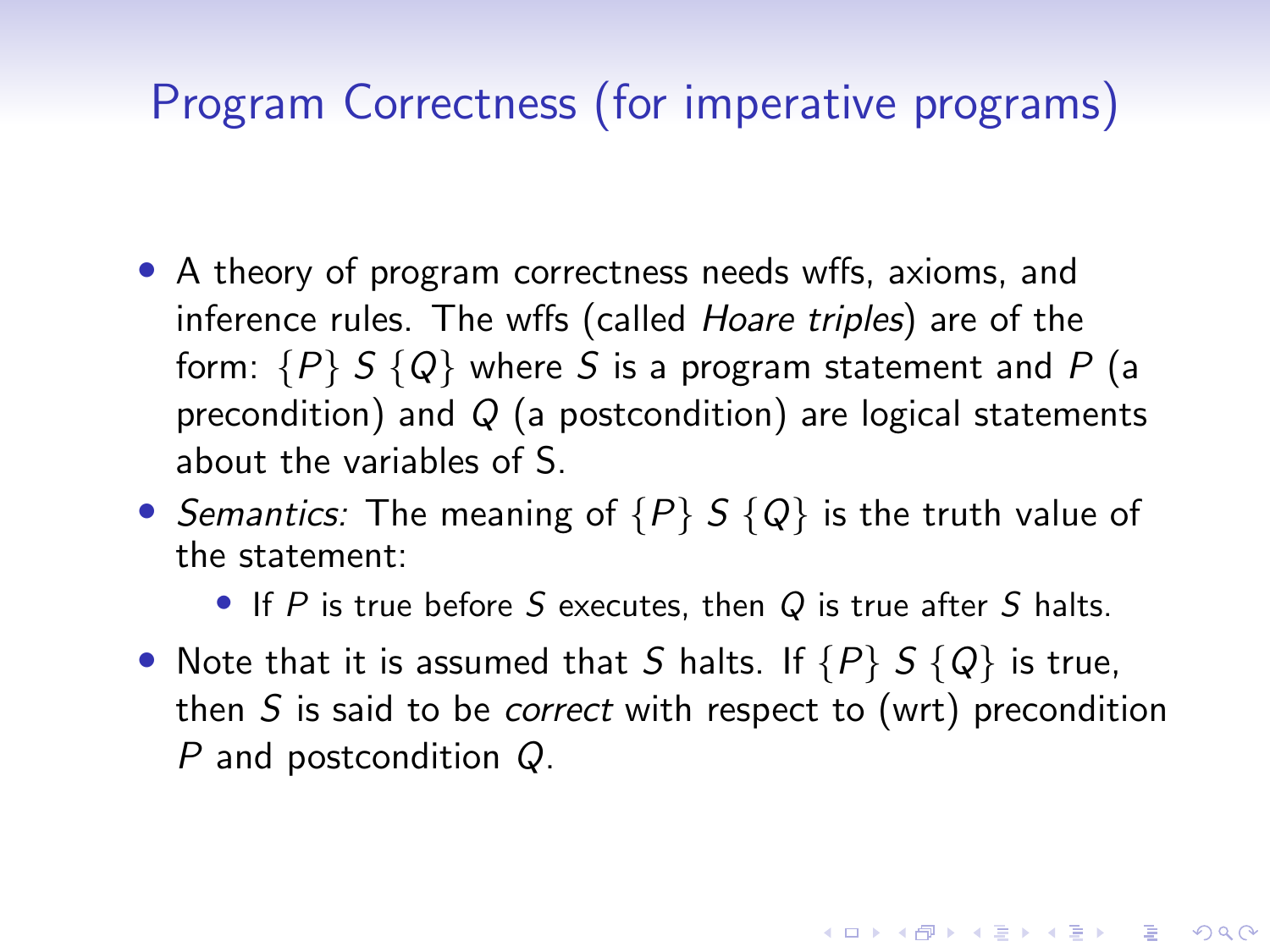#### Assignment Axiom

• The Assignment Axiom (AA) is:  $\{P(x/t)\}\ x := t \{P\}.$ 

**KORK ERKER ADAM ADA** 

- Example:  $\{x = 4\} \times \{x = 1\} \{x = 3\}$
- Consequence Rules are

\n- $$
\frac{P \rightarrow R \text{ and } \{R\}S\{Q\}}{\{P\}S\{T\}
$$
\n- $\frac{\{P\}S\{T\} \text{ and } T \rightarrow Q}{\{P\}S\{Q\}}$
\n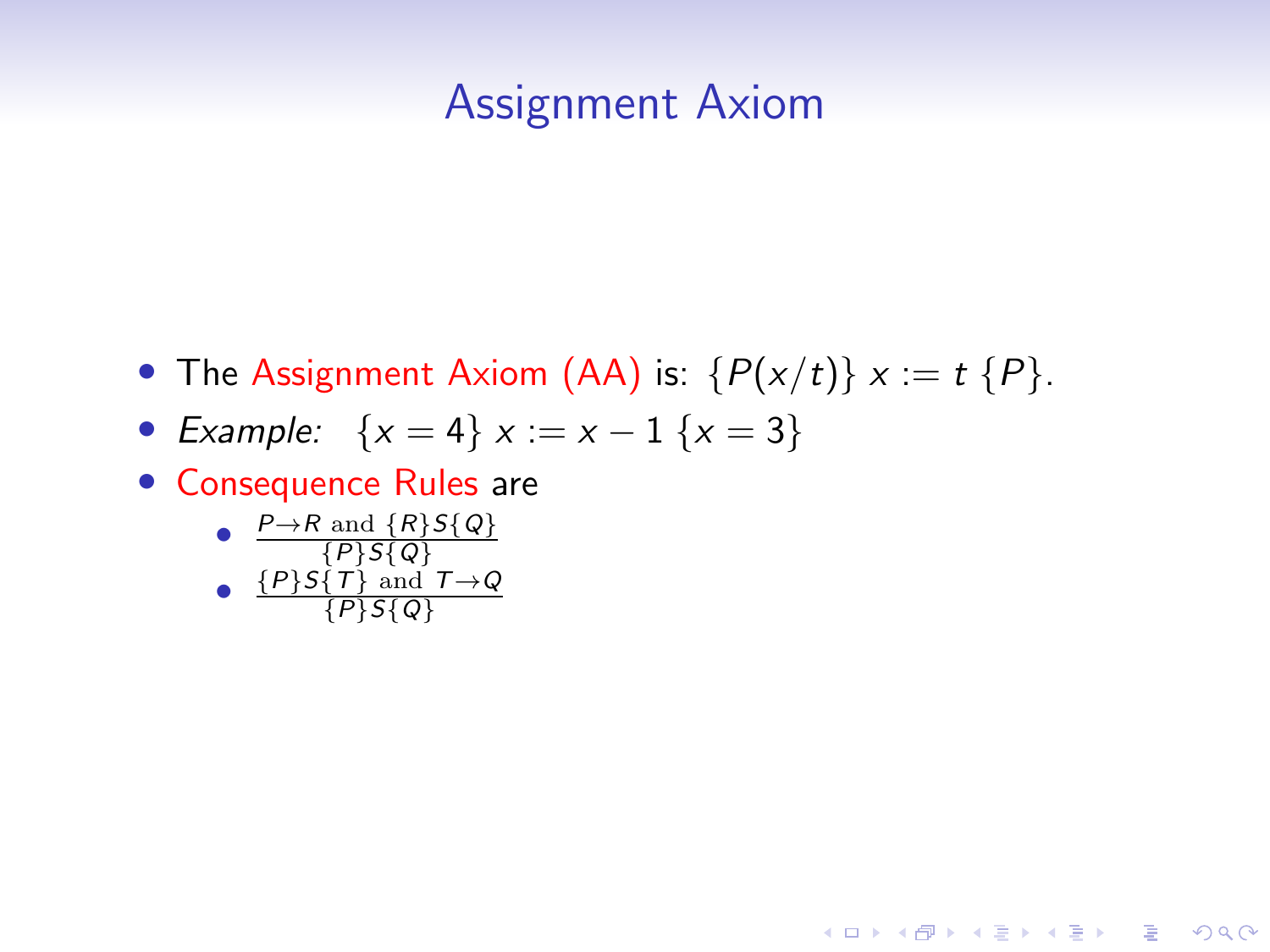#### Example Proof

Prove the correctness of  $\{x < 3\}x := x - 1\{x < 3\}$ . Proof:

| 1. $\{x < 4\}x := x - 1\{x < 3\}$ | AA                                     |
|-----------------------------------|----------------------------------------|
| 2. $x < 3$                        | P [for $(x < 3) \rightarrow (x < 4)$ ] |
| 3. $x < 4$                        | 2, T                                   |
| 4. $(x < 3) \rightarrow (x < 4)$  | 2, 3, CP                               |
| 5. $\{x < 3\}x := x - 1\{x < 3\}$ | 1, 4, Consequence. QED                 |

K ロ ▶ K @ ▶ K 할 ▶ K 할 ▶ 이 할 → 9 Q Q →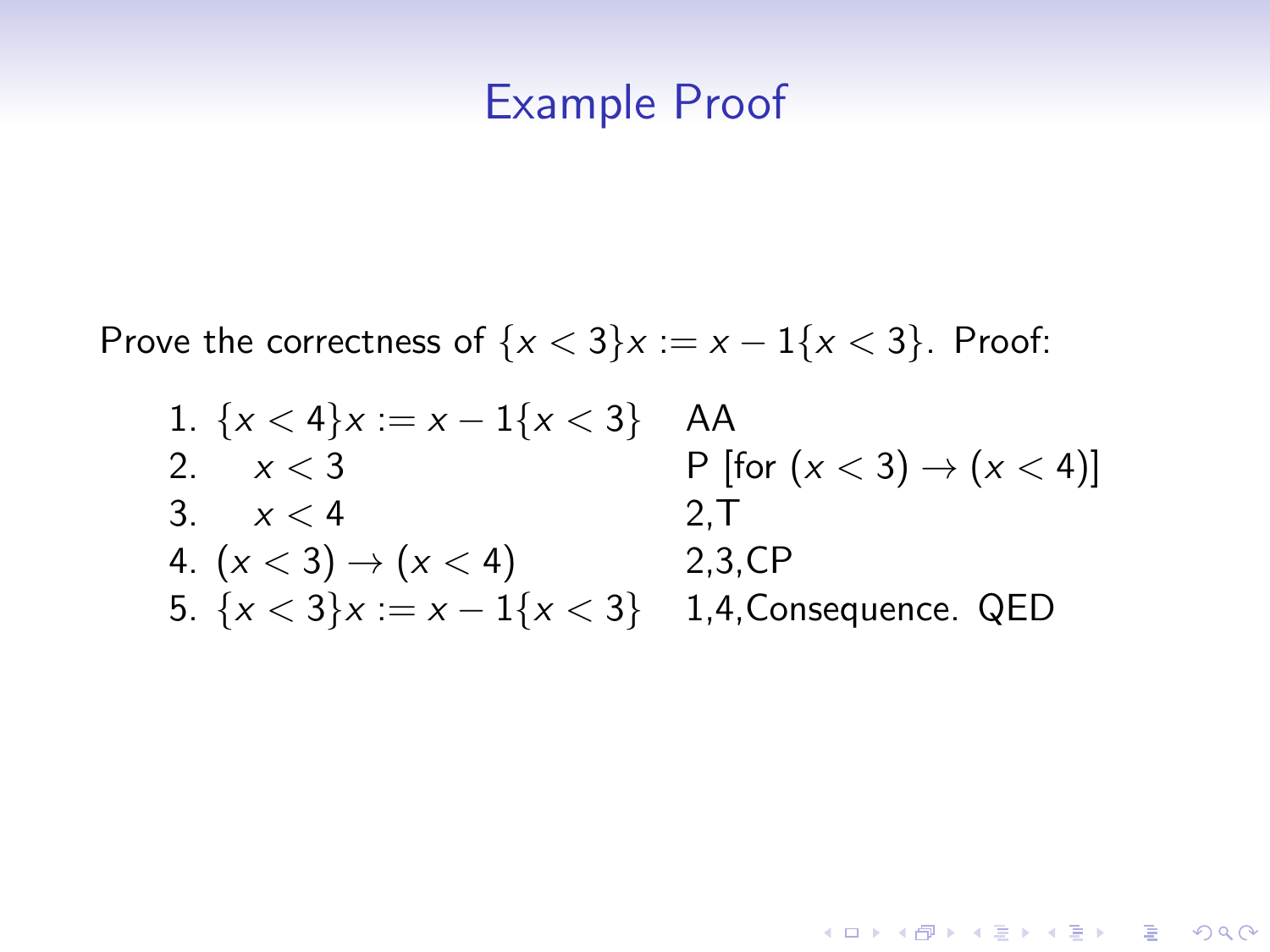#### Another Correctness Proof

Prove the correctness of  ${\exists x (y = 2x)}y := y + 3{\exists x (y = 2x + 1)}.$ 

1. {
$$
\exists x (y + 3 = 2x + 1)
$$
} $y := y + 3$   
\n{ $\exists x (y = 2x + 1)}$   
\n2.  $\exists x (y = 2x)$   
\n3.  $y = 2c$   
\n4.  $(y = 2c) \rightarrow (y + 3 = 2c + 3)$   
\n5.  $y + 3 = 2c + 3$   
\n6.  $y + 3 = 2(c + 1) + 1$   
\n7.  $\exists x (y + 3 = 2x + 1)$   
\n8.  $\exists x (y = 2x) \rightarrow \exists x (y + 3 = 2x + 1)$   
\n9. { $\exists x (y = 2x)}$ } $y := y + 3{\exists x (y = 2x + 1)}$   
\n1,8, Consequence  
\nQED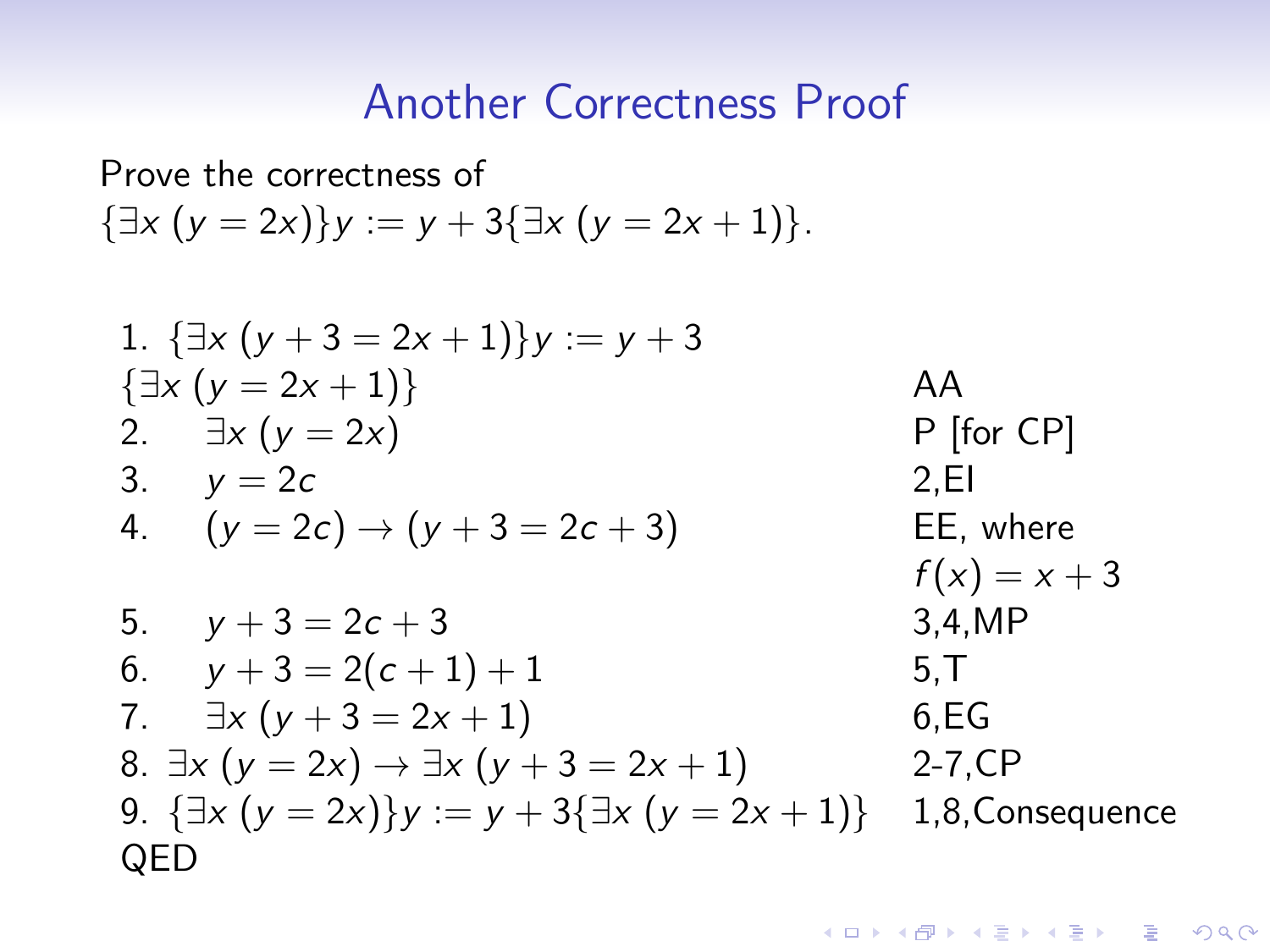## Composition Rule

K ロ ▶ K @ ▶ K 할 ▶ K 할 ▶ | 할 | © 9 Q @

• Composition Rule is: •  $\{P\}S_1\{Q\}$  and  $\{Q\}S_2\{R\}$  $\{P\}S_1; S_2\{R\}$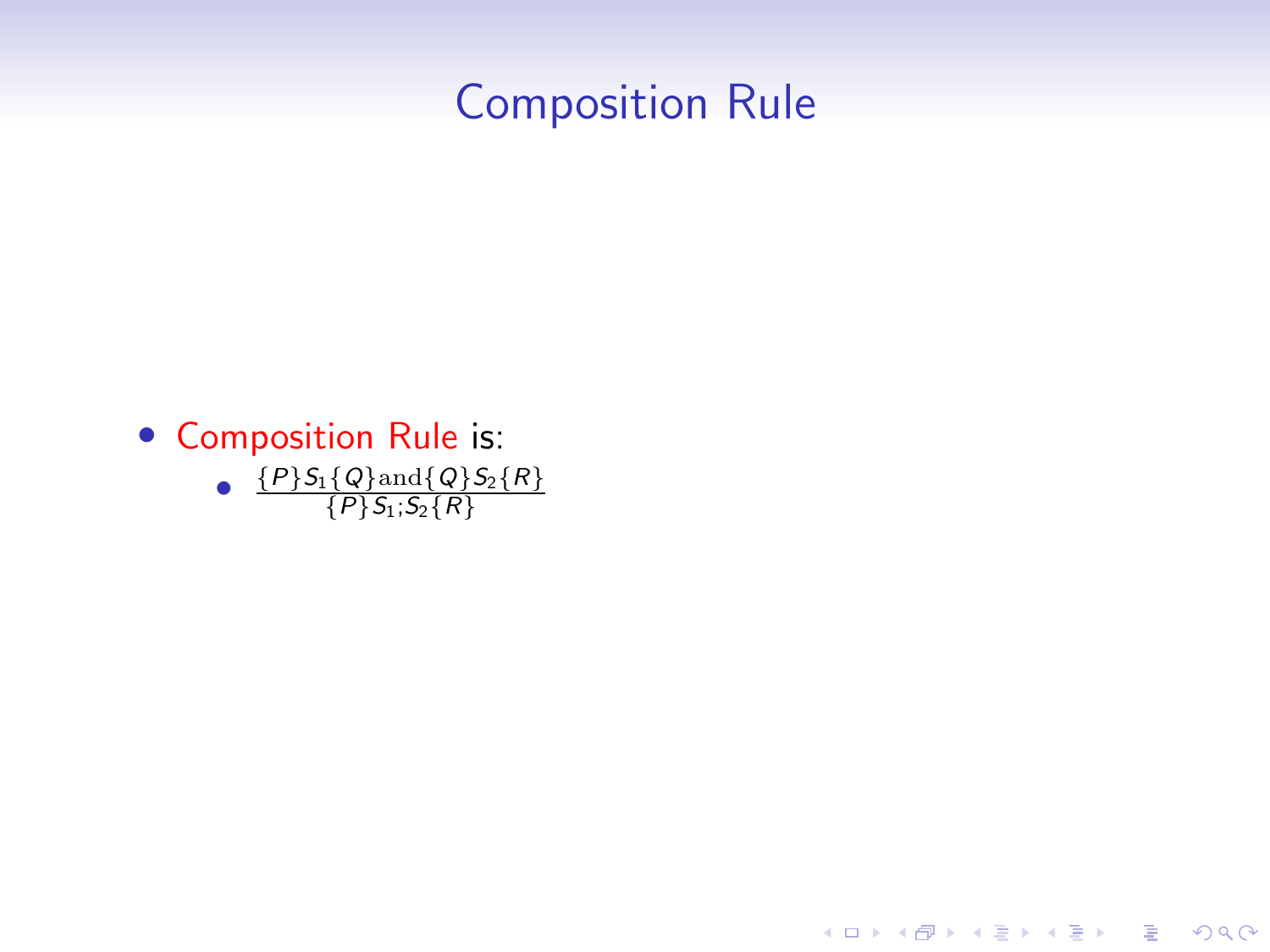### Example proof

Prove the correctness of  $\{x < 2\}y := 2x; x := y - 3\{x < 1\}$ 

| 1. $\{y-3 < 1\}x := y - 3\{x < 1\}$             | AA                                         |
|-------------------------------------------------|--------------------------------------------|
| 2. $\{2x - 3 < 1\}y := 2x\{y - 3 < 1\}$         | AA                                         |
| 3. $\{2x - 3 < 1\}y := 2x; x := y - 3\{x < 1\}$ | 1, 2, Composition                          |
| 4. $x < 2$                                      | P [for $(x < 2) \rightarrow (2x - 3 < 1)]$ |
| 5. $2x < 4$                                     | 4, T                                       |
| 6. $2x - 3 < 1$                                 | 5, T                                       |
| 7. $(x < 2) \rightarrow (2x - 3 < 1)$           | 4-6, CP                                    |
| 8. $\{x < 2\}y := 2x; x := y - 3\{x < 1\}$      | 3, 7, Consequence                          |
| QED                                             |                                            |

K ロ ▶ K @ ▶ K 할 ▶ K 할 ▶ | 할 | © 9 Q @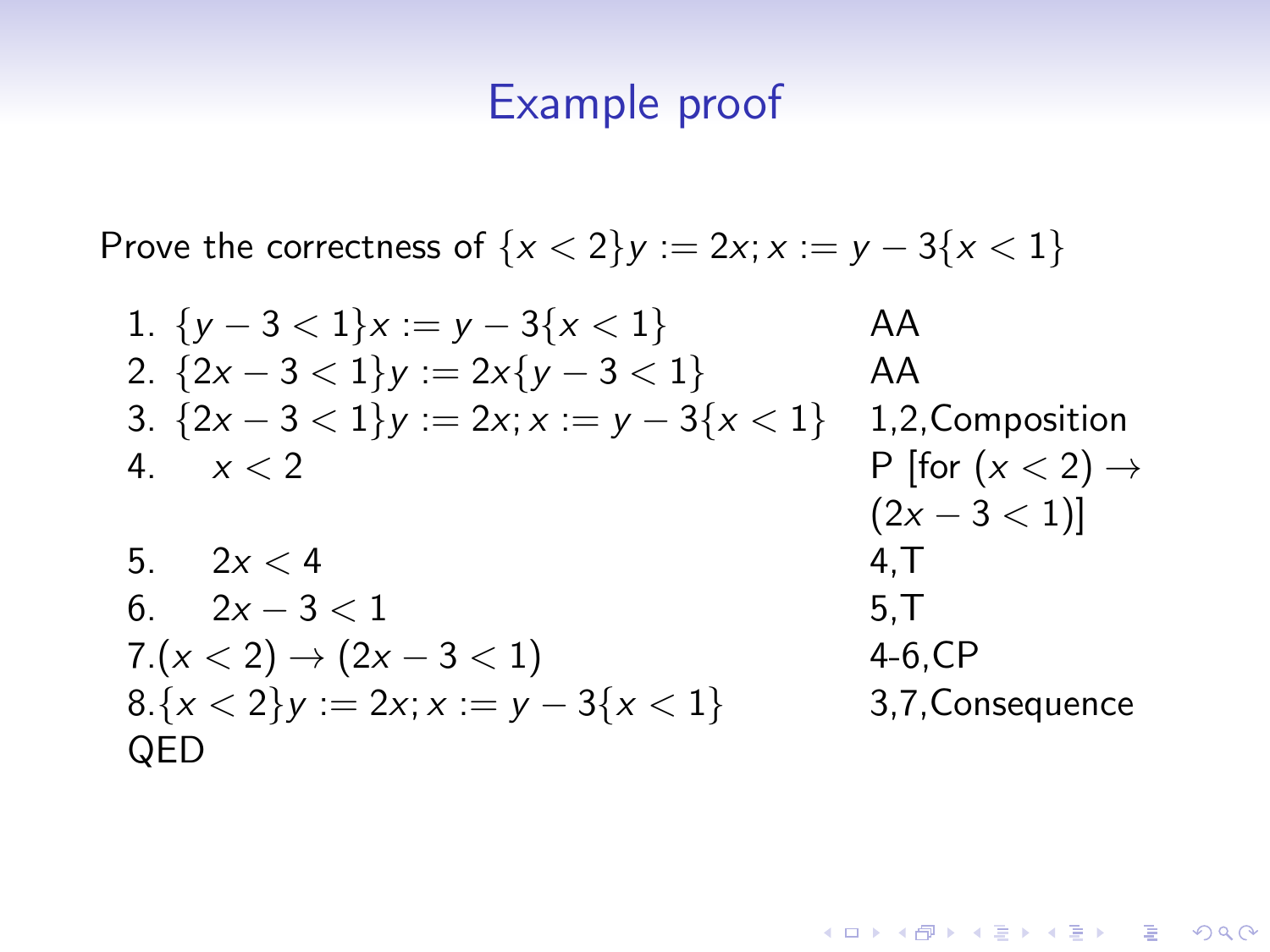# If Rules

K ロ ▶ K @ ▶ K 할 ▶ K 할 ▶ | 할 | © 9 Q @

- If-Then Rule:
	- $\frac{\{P \wedge C\}S\{Q\} \text{ and } P \wedge \neg C \rightarrow Q}{\{P\} \text{ if } C \text{ then } S\{Q\}}$  ${P}$ if C then  $S{Q}$
- If-Then-Else Rule:

• 
$$
\frac{\{P \wedge C\}S_1\{Q\} \text{ and } \{P \wedge \neg C\}S_2\{Q\}}{\{P\} \text{ if } C \text{ then } S_1 \text{ else } S_2\{Q\}}
$$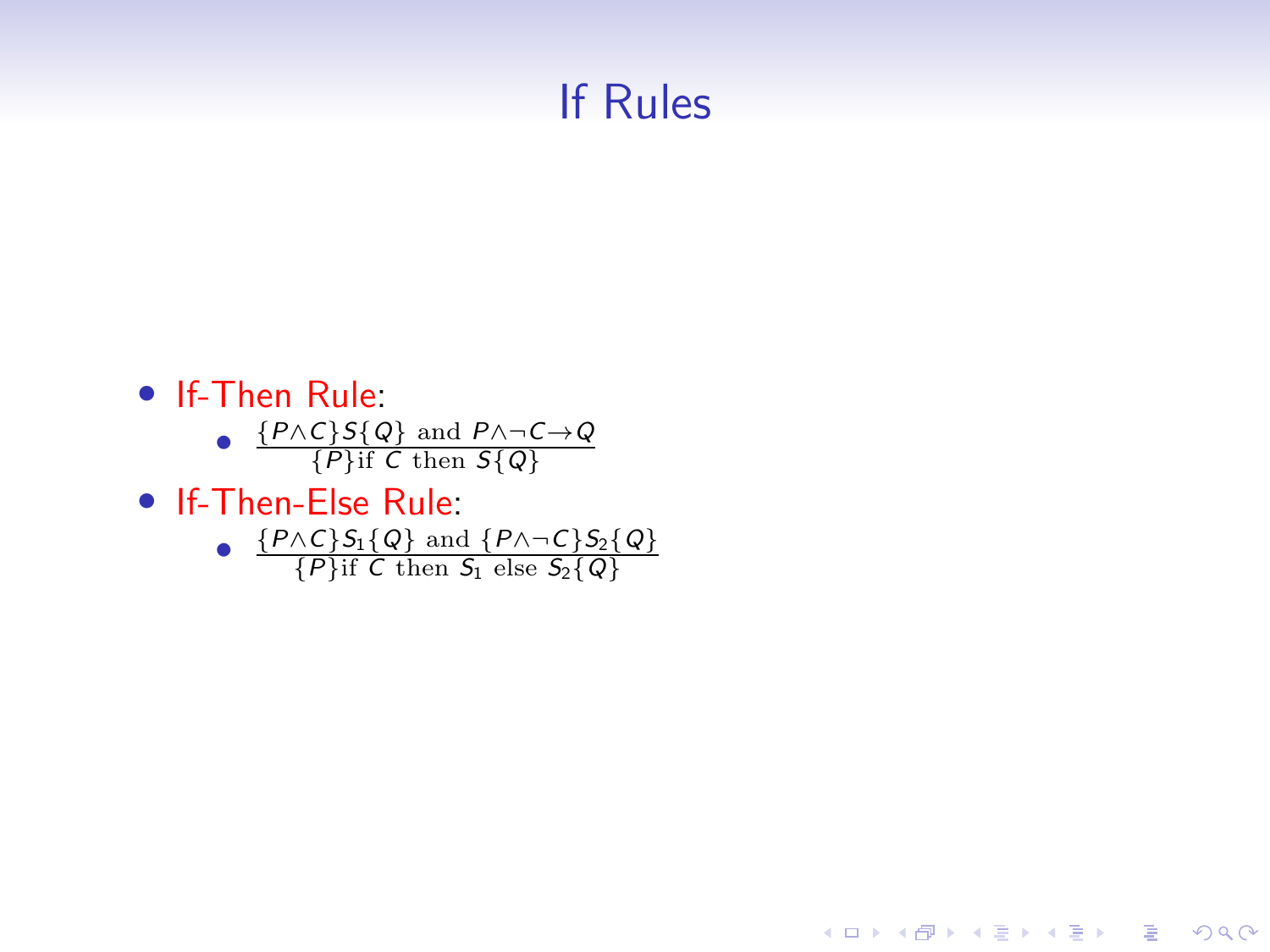# If proof

Prove the correctness of  $\{x > 0\}$ if  $x > 1$  then  $x := x - 1\{x > 0\}$ 

| 1. $\{x-1 > 0\}x := x - 1\{x > 0\}$                   | AA               |
|-------------------------------------------------------|------------------|
| 2. $(x > 0) \land (x > 1)$                            | P [for CP]       |
| 3. $x > 1$                                            | 2, Simp          |
| 4. $x - 1 > 0$                                        | 3, T             |
| 5. $(x > 0) \land (x > 1) \rightarrow (x - 1 > 0)$    | 2-4, CP          |
| 6. $\{(x > 0) \land (x > 1)\}x := x - 1\{x > 0\}$     | 1,5, Consequence |
| 7. $(x > 0) \land \neg(x > 1)$                        | P [for CP]       |
| 8. $x > 0$                                            | 7, Simp          |
| 9. $(x > 0) \land \neg(x > 1) \rightarrow (x > 0)$    | 7-8, CP          |
| 10. $\{x > 0\}$ if $x > 1$ then $x := x - 1\{x > 0\}$ | 6,9, IF-Then     |
| QED                                                   |                  |

K ロ ▶ K @ ▶ K 할 ▶ K 할 ▶ | 할 | © 9 Q @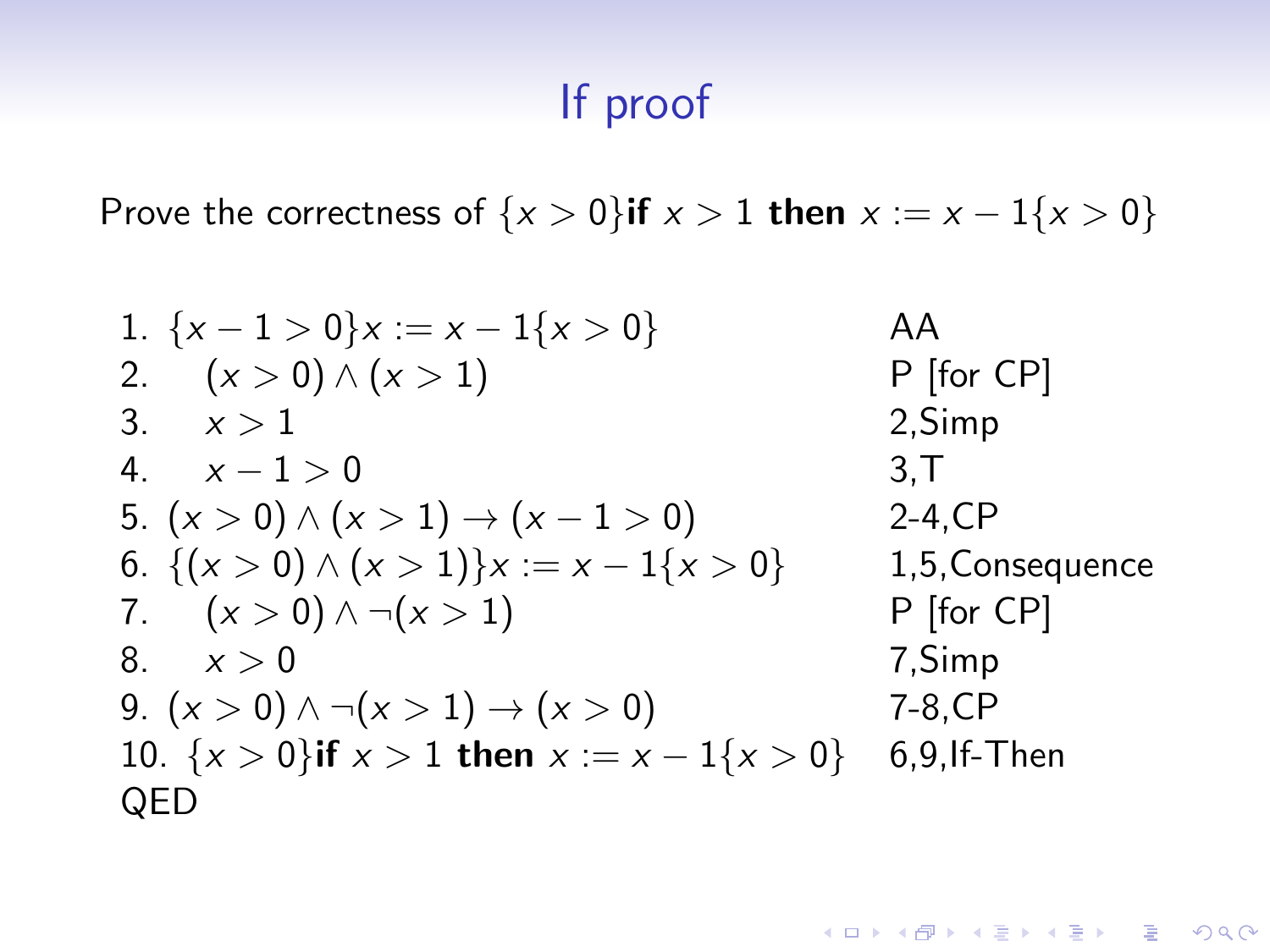#### While rule



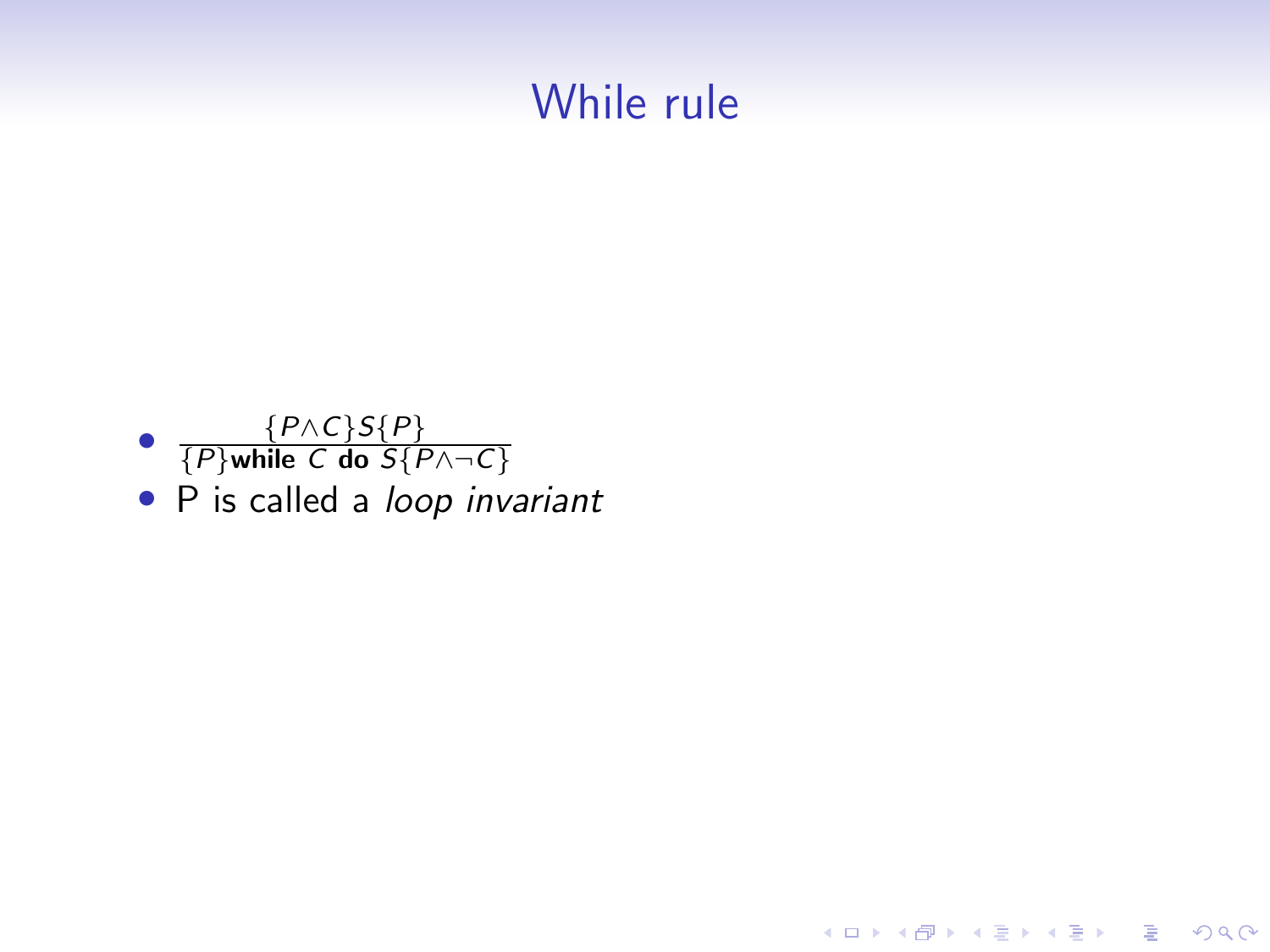#### Additional issues

Two additional issues that the book investigates are: arrays and array indices, and loop termination.

K ロ ▶ K 個 ▶ K 할 ▶ K 할 ▶ 이 할 → 9 Q Q →